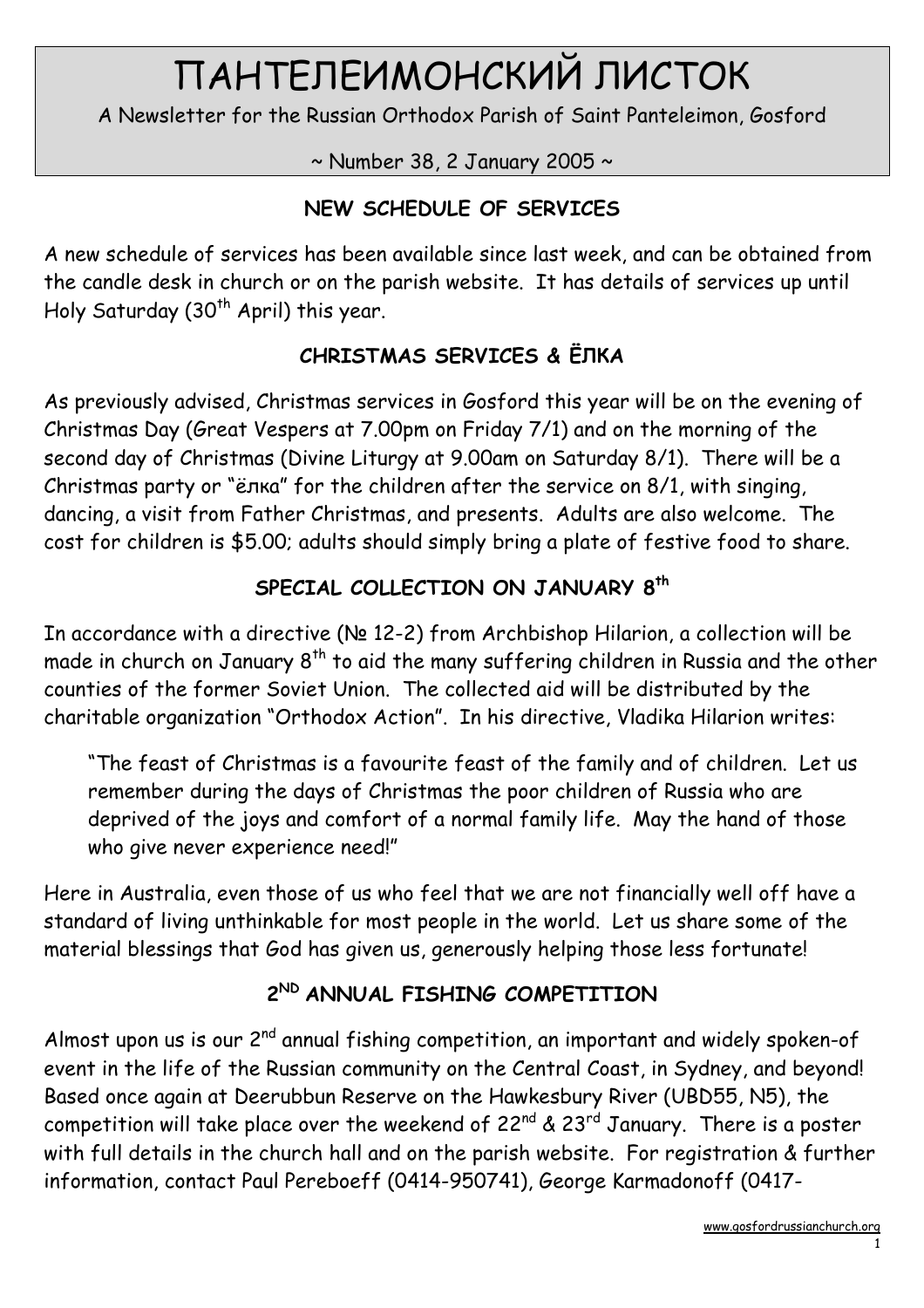246026), or Victor Bendevski (0410-327635).

#### PARISH COUNCIL NEWS

The 2004-2005 Parish Council met for the first time on December  $7<sup>th</sup>$ , with almost all members in attendance, apologies being received from Don Kobeleff and Head Sister Olga Petroff. The new Auditing Committee was also invited to attend, although prior engagements prevented Andrew Kfoury and Victor Bendevski from being present. Father James welcomed the new council and committee and expressed his hope that the coming year would be one in which they could build on the achievements of the previous year by establishing sound administrative practices and good working relationships. Items discussed included a range of building issues; the provision of new tables for the dining room/hall; building security; and a fundraising concert to be organized by O.I. Itsikson and E. Yakupova for late May 2005. It became clear during the meeting that it is important for the parish to have a sound "strategic" plan for the future that concerns both direction (parish growth and the need for a permanent church) and finances. This is something that will need attention in the coming year. 2004-05 office-bearers were elected, with Kate Marcotrigiano continuing as Secretary and Sophie Kfoury taking on the position of Treasurer, long-serving Treasurer Nina Golovin expressing the wish to step down. Many thanks to Nina for her hard work, often in difficult circumstances. The parish council is due to meet next on Tuesday January  $4^{\text{th}}$ .

#### DIOCESAN LIFE: 40TH ANNUAL RUSSIAN ORTHODOX YOUTH CONFERENCE

This year's syezd, the 40<sup>th</sup>, was held in Canberra, and ran from Sunday December 19<sup>th</sup> until Saturday December  $25<sup>th</sup>$ . About 100 young people from around the diocese attended. Our small parish once again had a strong presence, with Father James giving a talk, and young parishioners Alex Yakimov, Nicholas Krikunov, Gerald Korelin, Sarah Carles, and Valentina Minutello attending, as many as from some of the larger Sydney parishes! To add to the impressive Gosford attendance, a very inspiring talk to the young people was given by our own George Karmadonoff, who spoke of God's help to him in overcoming various struggles in his life. Lectures were given by Father David Moser a priest visiting from the USA - and a number of the clergy of the diocese. All felt that the syezd was a great success. Keep an eye out for an article and photographs on the Synod's website: www.russianorthodoxchurch.ws. God willing, next year's syezd will be held in Geelong.

#### RUSSIAN SCHOOL TO BEGIN IN FEBRUARY 2005

In mid-December, Father James and Irina Kouznetsova met to finalise plans for the commencement of a parish school in February this year. These plans have been previously mentioned here, and have been discussed with the parish council and with Archbishop Hilarion, who has warmly expressed his support for this project. The school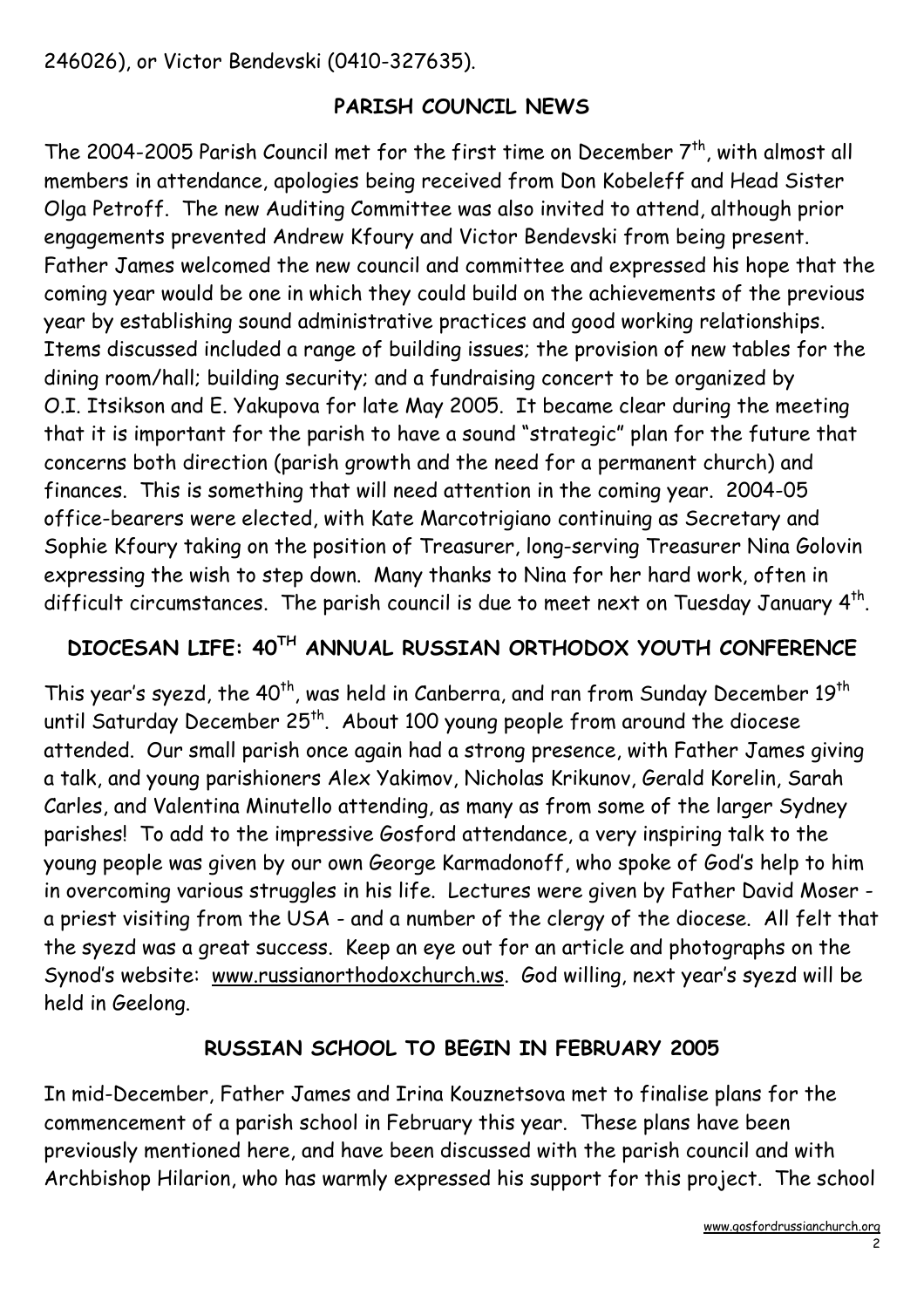will be named in honour of Saint Innocent, Metropolitan of Moscow and Apostle to Alaska. Irina, a member of our parish and a Wyoming resident, will be teaching. Irina has a tertiary degree in Russian language and literature and has a great deal of experience teaching in Russia and in parish schools here in Australia. She and her husband Dmitri have two young boys, Daniel & Matthew. Irina has put together an interesting and contemporary curriculum that makes use of a lot of the newer Russianlanguage resources available. Although a number of adults expressed interest in the school, it will initially cater only for the school-age children of the parish, with approximately 12 students commencing this year. The focus will be on speech development and reading and writing in Russian. Drama will also be part of the curriculum, and older classes will do some history and geography. As with any church school, religious education will of course be an important subject, with Father James teaching Законъ Божий ("Law of God") each week. The school will operate in the church hall on Saturday mornings from 9.30am. A moleben for the beginning of the school year will be served at 9.30am on Saturday February 5<sup>th</sup>, 2005. If you have any questions, please see Father James or call Irina on 4329-0046.

## WHY FAST BEFORE THE NATIVITY?

We fast before the Great Feast of the Nativity in order to prepare ourselves for the celebration of Our Lord's birth. As in the case of Great Lent, the Nativity Fast is one of preparation, during which we focus on the coming of the Savior by fasting, prayer, and almsgiving.

By fasting, we "shift our focus" from ourselves to others, spending less time worrying about what to eat, when to eat, how much to eat, and so on in order to use our time in increased prayer and caring for the poor. We learn through fasting that we can gain control over things that we sometimes allow to control us -- and for many people, food is a controlling factor. While fasting from food, however, we are also challenged to fast from sin, from gossip, from jealousy, from anger, and from those other things which, while well within our control, we all too often allow to control us.

Just as we would refrain from eating a lot before going to an expensive restaurant for dinner -- if we "ruin our appetite" we will enjoy the restaurant less -- so too we fast before the Nativity in order to more fully feast and celebrate on the Nativity itself.

During the Nativity Fast, we are called upon to refrain from meat, dairy, fish, wine, and olive oil. At the same time, we are challenged, within this framework, to fast to the best of our ability, and to do so consistently. If we must modify the extent to which we fast within this framework, it is of course possible, but in every instance our fasting should be consistent and regular, for Christ does not see fasting as an option, but as a "must." In Matthew Christ says, "WHEN you fast, do not be like the hypocrites," not "IF you fast" or "IF YOU CHOOSE to fast."